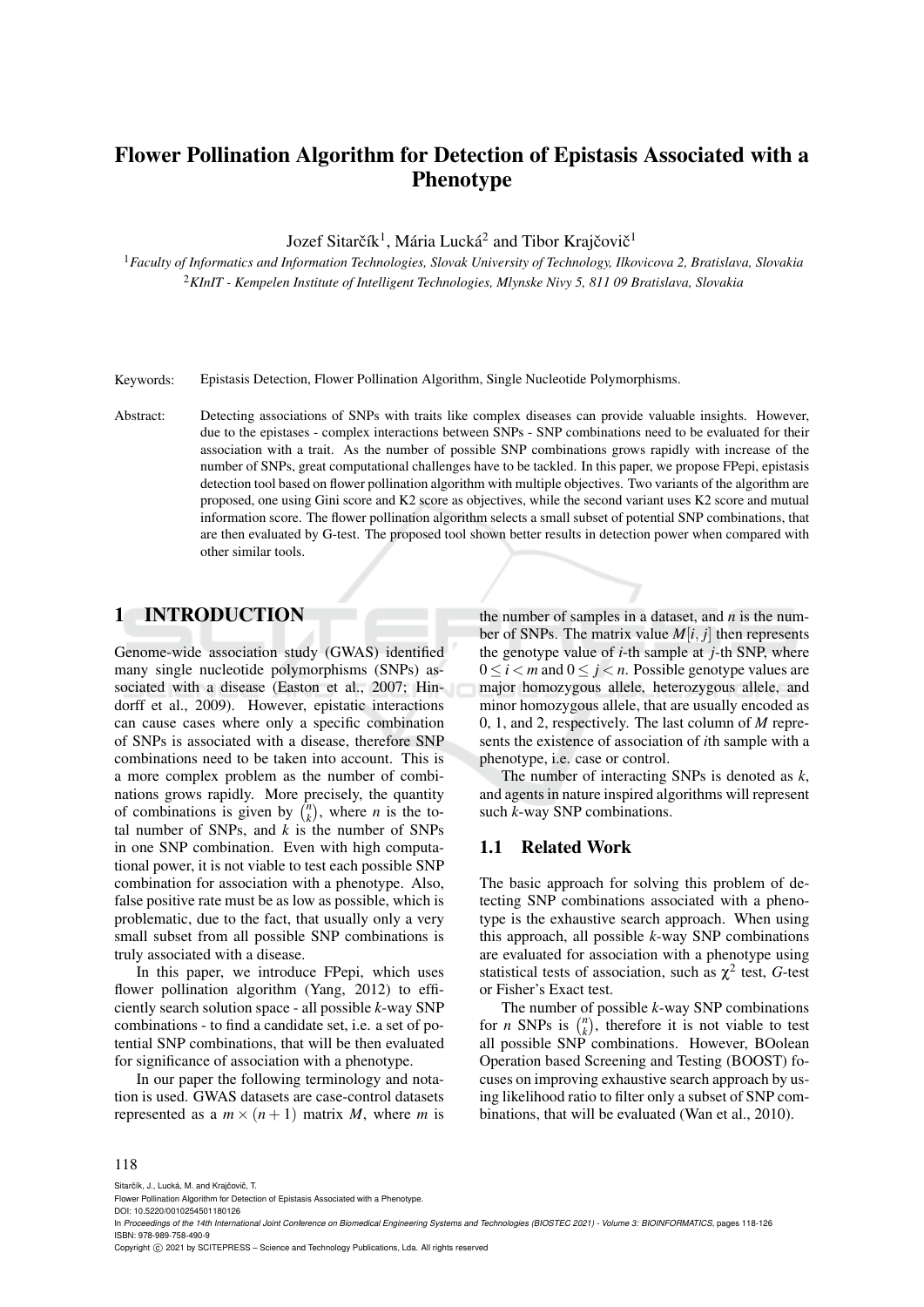The Bayesian Epistasis Association Mapping tool (BEAM) uses Bayesian partition model and Markov chain Monte Carlo sampling strategy to compute the posterior probability that SNP is associated with a phenotype (Zhang and Liu, 2007).

Another interesting approach is used in the tool called Fast method for Detecting High-order Epistasis based on an Interaction Weight (FDHE-IW), which at first selects the best SNPs based on symmetrical uncertainty score. Then, forward selection is used to produce final SNP combinations based on interaction weight (Tuo, 2018). Best SNP combinations are evaluated by *G*-test.

#### 1.2 Nature Inspired Algorithms

Other tools use heuristic search based on nature inspired algorithms optimizing various objectives. Among such first tools was AntEpiSeeker, based on ant-colony optimization algorithm (ACO) and  $\chi^2$  test score as the objective function (Wang et al., 2010). More recent tool based on ACO is MACOED, which uses two objective functions: Bayesian based K2 score, and Akaike Information Criterion (AIC) score, used in logistic regression (Jing and Shen, 2014). As two objective functions are being optimized, MA-COED uses Pareto optimal optimization technique. Then, best solutions found are evaluated by  $\chi^2$  test.

There are many other tools based on ACO, such as FAACOSE using AIC score and explain score (Yuan et al., 2017), or epiACO, that uses newly defined objective called Svalue, defined as the ratio of mutual information and K2 score (Sun et al., 2017). Another tool based on ACO, which is worth mentioning is ACO-Tabu which combines ACO with the Tabu search (Sapin et al., 2015).

Other nature inspired algorithms are also used in tools for the epistasis detection, for example, bat algorithm (BA), harmony search algorithm (HS) and particle swarm optimization algorithm (PSO). BA is used in epiBAT (Sitarčík and Lucká, 2019), while HS is used in FHSA-SED (Tuo et al., 2016) and NHSA-DHSC (Tuo et al., 2017). As objectives, epiBAT and FHSA-SED use K2 score and Gini score, while NHSA-DHSC uses also a third objective - joint entropy. PSO is used in IOBPLSO (Shang et al., 2015), which uses mutual information score.

Nature inspired algorithms dedicated to epistasis detection are reviewed in (Tuo et al., 2019). Comparison of epistasis detection tools of all approaches is presented in (Niel et al., 2015).

## FLOWER POLLINATION ALGORITHM

Flower Pollination Algorithm (FPA) is a nature inspired algorithm drawing inspiration from the pollination process of flowers, where pollen grains are being moved from one flower to another (Yang, 2012). The pollination process can be biotic, i.e. when pollinators such as birds move pollen grains; or it can be abiotic, when pollen grains are moved without requiring pollinators, for example by wind or rain.

Successful applications of FPA are concisely presented in (Abdel-Basset and Shawky, 2019), while FPA applications for engineering problems are reviewed in (Kayabekir et al., 2018).

In FPA, flowers represent potential solutions in the searching space. Population of agents is represented by flowers that are pollinated in iteration *t*, and such *i*-th pollinated flower will be denoted as  $x_i^t$ .

In FPA, biotic pollination represents global search, and abiotic pollination represents local search. Flowers can switch their type of pollination, whereas the the type of pollination which will be used in that iteration for each flower is controlled by the switch probability parameter.

In biotic pollination - global search - pollinators move the pollen of the best flower denoted as  $g^*$  to the other flowers. If the flower  $x_i^t$  is determined by the switch probability parameter to use biotic pollination, then pollinated flower in the next iteration  $x_i^{t+1}$ is calculated as follows:

$$
x_i^{t+1} = x_i^t + L(g^* - x_i^t),
$$
 (1)

where  $L$  is a step based vector drawn from the Lévy flight distribution, as pollinators are usually birds. To draw a vector *L* from the Lévy flight distribution, we use Mantegna's algorithm (Mantegna, 1994):

$$
L = \frac{u}{|v|^{\frac{1}{\beta}}},\tag{2}
$$

where  $β$  is a user-defined parameter from the interval  $[1,2]$ , and  $u, v$  are drawn from the normal distribution *N* as follows:

$$
u \sim \mathcal{N}(0, \sigma_u^2), v \sim \mathcal{N}(0, \sigma_v^2),
$$
 (3)

where  $\sigma_u^2$ ,  $\sigma_v^2$  are given by the following relationship:

$$
\sigma_u = \left\{ \frac{\Gamma(1+\beta)\sin\frac{\pi\beta}{2}}{\Gamma\left[\frac{(1+\beta)}{2}\right]\beta 2^{\frac{\beta-1}{2}}}\right\}^{\frac{1}{\beta}}, \sigma_v = 1, \quad (4)
$$

where  $\Gamma$  represents the gamma function, and  $\beta$  is userdefined parameter, such as  $1 < \beta < 2$ , usually set to  $\frac{3}{2}$ .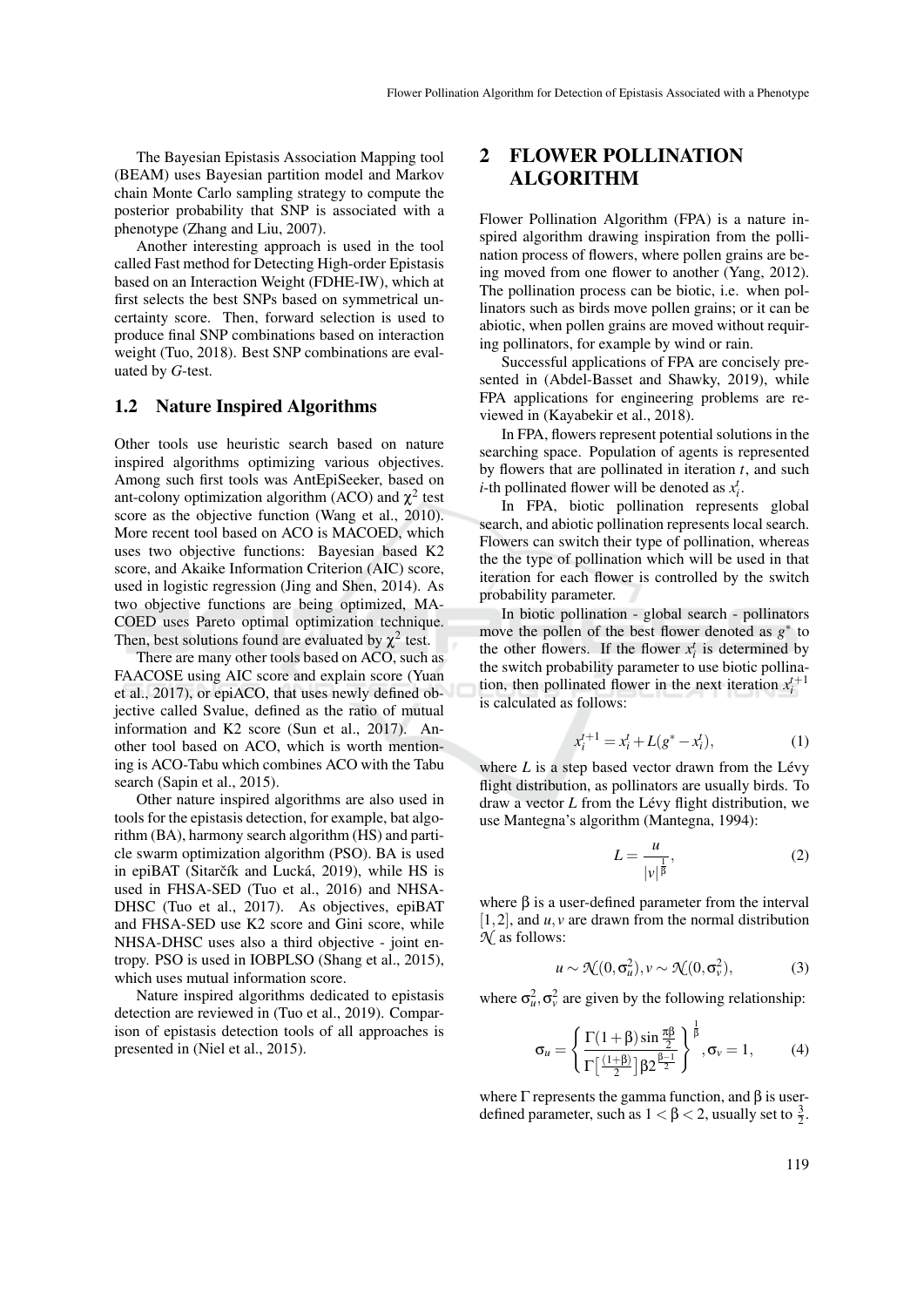In the local search, pollen is moved from a flower  $x_i^t$  to a new flower  $x_i^{t+1}$  as follows:

$$
x_i^{t+1} = x_i^t + \kappa (x_j^t - x_k^t),
$$
 (5)

where  $\kappa$  is a random number drawn from the uniform distribution on the interval [0, 1], and  $x_j^t$ ,  $x_o^t$  are *j*-th and *o*-th solutions, such as  $j \neq o \neq i$ .

However, newly computed flower  $x_i^{t+1}$  can be worse than the previous flower  $x_i^t$ . Therefore, based on the objective function, new flowers are compared with the previous ones, and previous flowers are replaced by the new ones only if they are better.

#### 2.1 Dynamic Switch Probability

The switch probability parameter controls whether global or local search will happen. This parameter is important, as the high probability is good for the exploration of solution space, while the low probability is good for the exploitation. However, the probability should be dynamic, as global search should occur more frequently at start, and then its occurrence frequency should decrease as the local search frequency increases. This is called dynamic switch probability (Salgotra and Singh, 2017). Then, the switch probability at iteration *t* is given as:

$$
switch\_prob_t = init\_prob - 0.1 * (\frac{T - t}{T}), \quad (6)
$$

where *T* is the total number of iterations, *t* is the current iteration, and *init prob* is the initial probability, which is a user-defined parameter.

#### 2.2 Bee Pollinator

Recently, the flower pollination algorithm enhanced with the bee pollinator (BPFPA) was proposed, showing higher level of stability and faster convergence speed (Wang et al., 2016). BPFPA uses three additional optimization strategies to improve FPA performance: discard pollen operator, elite based mutation operator, and crossover operator.

The discard pollen operator is inspired by artificial bee colony algorithm (Karaboga and Basturk, 2007), where it is used to discard solutions that are stuck in local optima. Usually, if a solution is not improved for a specified number of iterations denoted as *limit*, that solution is discarded and replaced by a new solution. To generate the new solution, BPFPA uses simplex method, which usually generates better solutions than just random regeneration of a solution (Wang et al., 2016).

The elite based mutation operator modifies the local search process by incorporating the best solution *g* <sup>∗</sup> of population (Wang et al., 2016):

$$
x_i^{t+1} = x_i^t + \kappa (g^* - x_i^t) + \lambda (x_j^t - x_k^t),
$$
 (7)

where  $\kappa$  and  $\lambda$  are random numbers drawn from the uniform distribution on the interval [0,1]. This operator increases convergence speed, however it can decrease population diversity. To prevent this, BFFPA uses the crossover operator, which, based on crossover rate, replaces random part of solution with random part of another random solution:

$$
x_{i,a}^{t+1} = \begin{cases} x_{i,a}^t & \gamma < C_r, \\ x_{j,a}^t & \gamma \ge C_r, i \neq j, \end{cases}
$$
 (8)

where  $x_{i,a}^t$  represents *a*-th variable of *i*-th solution (i.e. *a*-th SNP of *i*-th SNP combination) at iteration *t*. *C<sup>r</sup>* is the crossover rate, which is a user-defined parameter, and  $\gamma$  is a random number drawn from the uniform distribution on the interval [0,1].

## 3 DESCRIPTION OF THE FPEPI ALGORITHM

The FPepi tool similarly as other bio-inspired tools, such as MACOED or NHSA-DHSC, runs in two stages. In the first stage, the solution space which consists of all possible SNP combinations is explored to find a subset of potential SNP combinations, called the candidate set (CS). In the second stage, called evaluation stage, SNP combinations from CS are evaluated by the significance statistical test.

The first stage of FPepi algorithm is based on FPA with modifications (discard pollen operator, elite based mutation operator, crossover operator) presented in BPFPA (Wang et al., 2016), and with the dynamic switch probability. In Fpepi, FPA is coupled with taboo table to prevent getting stuck at local optima. To evaluate SNP combinations from the candidate set, FPepi tool uses *G*-test with Bonferronicorrected significance level threshold.

In FPepi, flowers represent possible *k*-way SNP combinations, and flowers that are pollinated represent a population in a iteration. Each pollinated flower is a vector *x* of discrete integers  $y_1, y_2, \ldots, y_k$ , where *k* represents the epistasis order, i.e. the quantity of SNPs in one combination. Values  $y_1, y_2, \ldots, y_k$  of vector *x* come from discrete range 0,...,*n*−1, where *n* is the total number of SNPs, and the condition of unique values must hold for each flower (i.e. a SNP combination of two same SNPs is not valid). When this condition is not fulfilled, a pollen is moved to another flower randomly in one dimension and random direction by one. FPepi currently works for  $k = 2$ .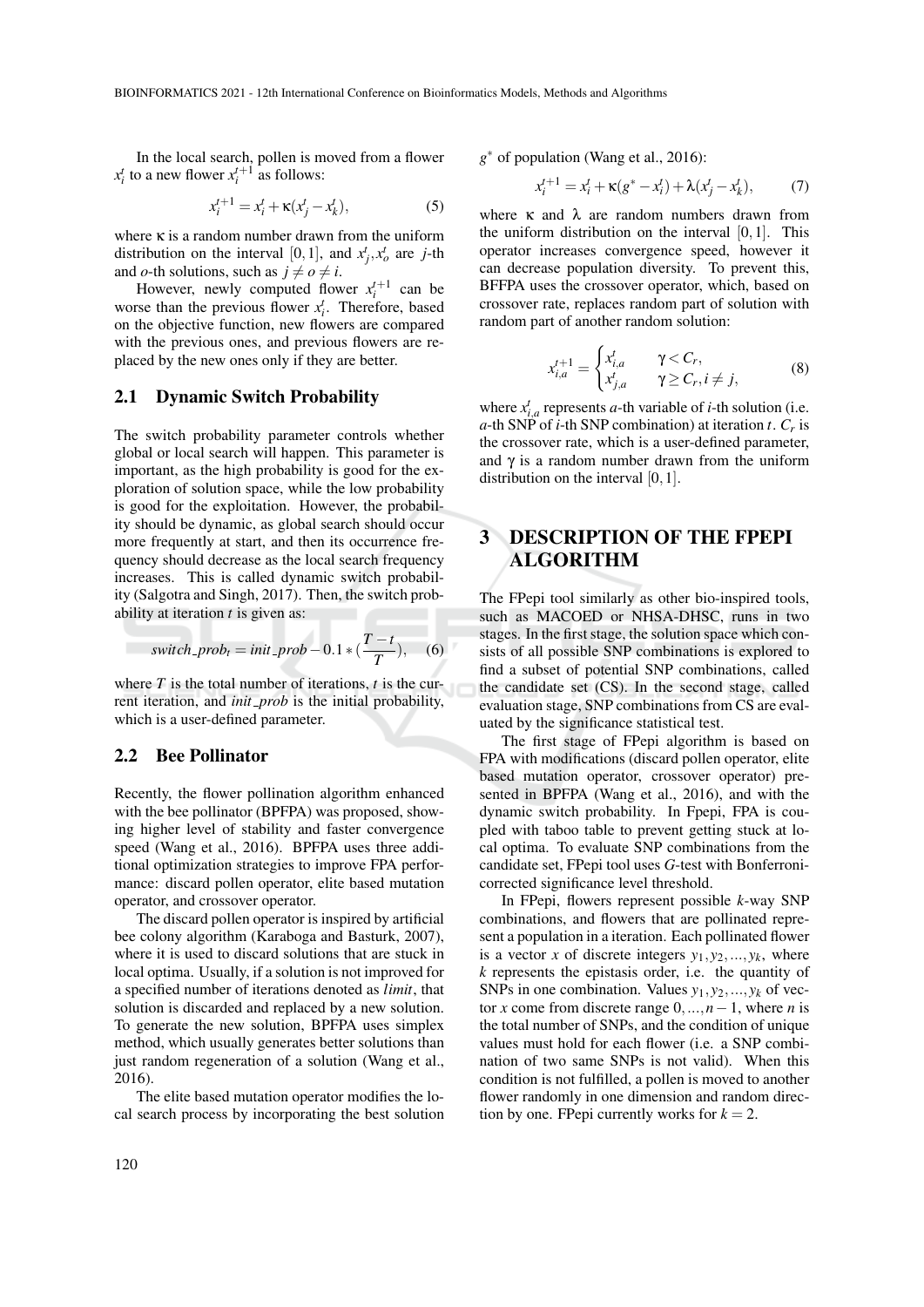As flowers in the general FPA are not in a discrete solution space but in continuous, in FPepi, they are thus transformed to discrete values by rounding to the nearest integer. In the case of a pollinated flower that is not in the solution space, it is replaced by a new randomly generated pollinated flower.

The pseudocode of FPepi algorithm is summarized as follows:

```
Randomly initialize population of m flowers
  Let f() be the objective to be minimized
   Find the best flower g_t^* based on f()while termination condition is not reached do
     Calculate switch probt via Equation 6
     for i = 1 to m do
        if rand > switch prob then
           x_i^{t+1} \leftarrow do global search via Equation 1
           if f(x_i^{t+1}) < f(x_i^t) then
              accept x_i^{t+1} as new solution
           else
              if c_i < limit then
                increase the counter ci
              else
                 update x_t^i by the simplex method
              end if
           end if
        else
           x_i^{t+1} \leftarrow do local search via Equation 7
           x_i^{t+1} \leftarrow do crossover via Equation 8
           if f(x_i^{t+1}) < f(x_i^t) then
              accept x_i^{t+1} as new solution
5C(end if
        end if
     end for
      Find the best flower g_t^* based on f()end while
```
#### 3.1 Objectives

In FPepi, we experimented with three objective functions: Gini score, K2 score and mutual information. As some solutions can be very good in one objective, but be bad in other objectives, we optimize these objective functions in separate populations. Gini score and K2 score were already found to be complementary (Tuo et al., 2017). Mutual information also shown good results (Shang et al., 2015). As using three different populations would be too much, we implemented two variants of FPepi denoted as FPepi\_mi and FPepi\_gini, the former using K2 score and mutual information as objectives, while the latter using K2 score and Gini score.

Objectives are computed as follows. At first, the frequency distribution of two variables *I* and *J* is calculated, where *I* denotes genotype combinations of *k* SNPs, and *J* denotes either case or control (i.e. associated with a phenotype or not). Each SNP has three possible genotype values (homozygous recessive, heterozygous dominant, and homozygous dominant). Therefore, for *k*-way SNP combination,  $I = 3<sup>k</sup>$ genotype values exist, and the contingency table has *I* ∗*J* cells, where the cell in *i*-th row and in *j*-th column represents the quantity of samples having *i*-th genotype combination and phenotype *j*.

Then, from the contingency table, the K2 score is computed by the following equation:

$$
K2_score = \prod_{i=1}^{I} \left( \frac{(J-1)!}{(n_i+J+1)!} \prod_{j=1}^{J} n_{ij}! \right) \tag{9}
$$

However, due to the very large values that factorials can produce, the logarithmic version of K2 score is used (Jing and Shen, 2014):

$$
K2_score = \sum_{i=1}^{I} \left(\sum_{b=1}^{n_i+1} log(b) - \sum_{j=1}^{J} \sum_{d=1}^{n_{i,j}+1} log(d)\right) (10)
$$

The Gini score is defined as follows:

Gini\_score = 
$$
\sum_{i=1}^{I} p_i (1 - \sum_{j=1}^{J} p_{ij}^2)
$$
, (11)

where  $p_i$  is the probability of *i*-th genotype combination occuring, and  $p_{ij}$  represents the probability of *i*-th genotype combination and phenotype *j* occuring together, which can be calculated as  $p_{ij} = \frac{n_{ij}}{n_i}$  $\frac{n_{ij}}{n_i}$ , where  $n_{ij}$  is the number of samples with *i*-th genotype combination and phenotype  $j$  as well, and  $n_i$  is just the number of all samples with *i*-th genotype combination.

The third objective we experimented with is mutual information score (MI) based on information entropy. MI score is computed as follows:

$$
MI = \sum_{i=1}^{I} \sum_{j=1}^{J} p_{ij} \log \frac{p_{ij}}{p_i p_j},
$$
 (12)

where  $p_j$  is the probability of *j*-th phenotype value.

#### 3.2 Taboo Table

In FPepi, FPA is combined with the concept of taboo table as follows: If the best solution  $g^*$  representing SNP combination consisting of SNPs  $y_{g1}, y_{g2}, \ldots y_{gk}$ , has not improved for the specified number of iterations, the so-called tabu phase is triggered, which consists of two steps, solution discarding and solution storing step.

In the solution discarding step, all SNP combinations sharing at least one SNP with  $g^*$  are discarded.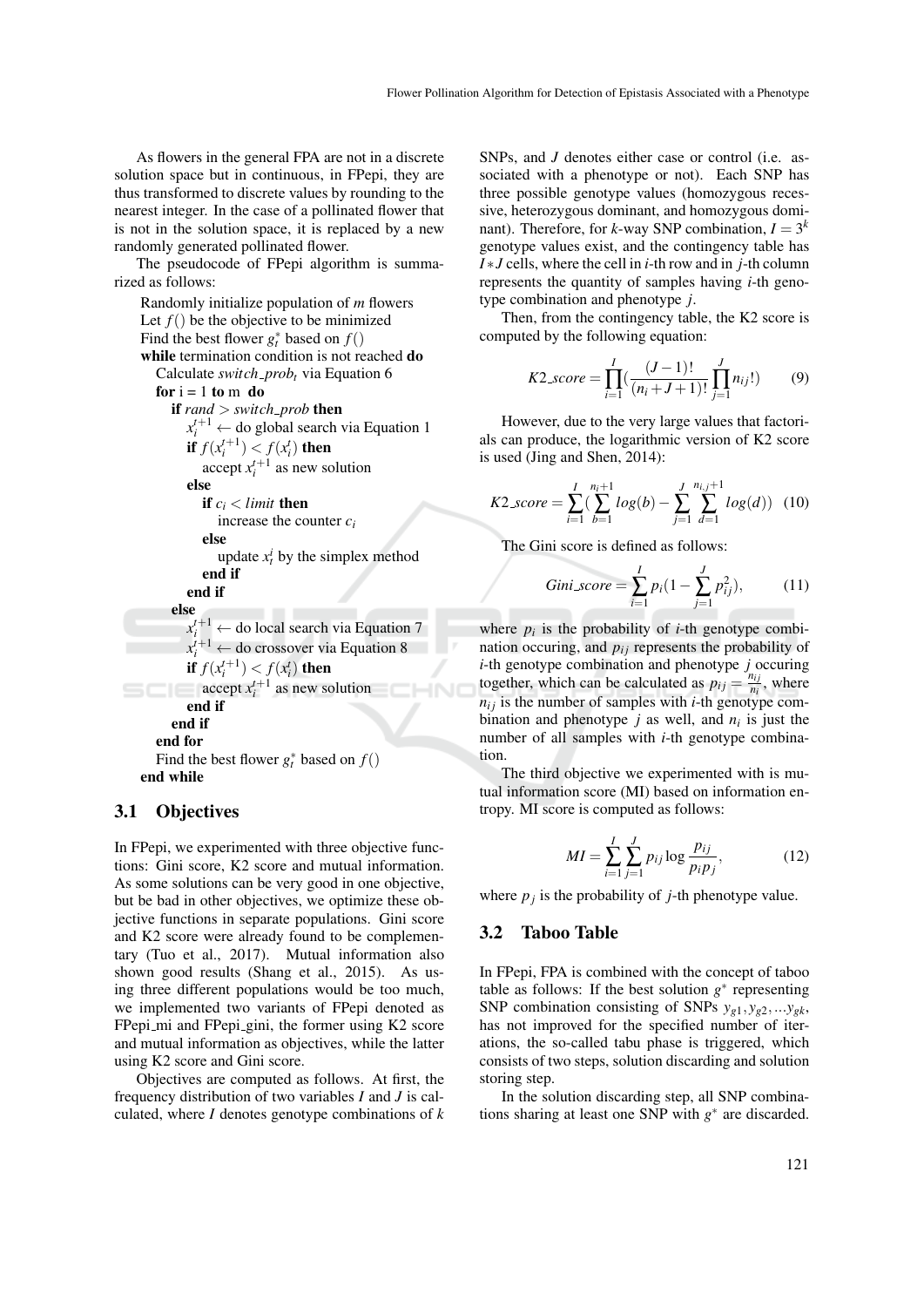*g* ∗ is also discarded but also added to the taboo table. Taboo table serves as the table of SNPs, that can not be visited again in future iterations. Finally, discarded solutions are then replaced with new solutions, that are randomly initialised.

The solution storing step of tabu phase consists of checking if solutions that were discarded in the previous step, should be stored in the set of potential SNP combinations. Storing a solution depends on its score. A solution  $x_i$  is stored if  $\zeta * f(x_i) > f(g^*)$ holds, where ζ is a user-defined parameter such as  $\zeta > 1$ , in our experiments we used  $\zeta = 1.001$ . This allows solutions that are just slightly worse than the best solution, to stay in the set of potential SNP combinations and thus be later possibly evaluated for association with phenotype by statistical significance test.

The flower pollination algorithm of FPepi is also modified by this concept of taboo table. When iteration ends, all SNP combinations are checked if they had not moved to a taboo position, i.e. if they do not share a SNP with SNP combinations that are in taboo table. In that case, these SNP combinations are replaced with new solutions that are randomly initialized. As FPepi uses two separate populations, the taboo table is also separate for each population.

The usage of taboo table helps to find SNP combinations consisting of SNPs that have weak marginal effects, because SNPs with strong marginal effects will be added to taboo table, thus forcing the FPA to explore other SNP combinations. HNC

#### 3.3 Candidate Set

The result of the flower pollination algorithm is the set of potential SNP combinations, denoted here as *W*. Apart from solutions that were added to *W* during the solution storing step of taboo phase, *W* stores also best solutions of each iteration. Then, the Pareto optimal approach is used to find the set of non-dominated solutions  $W_p$ , similarly as in MACOED (Jing and Shen, 2014). The solution is dominated, if there exists a solution that have better or same score in both objectives.

Sometimes, the set  $W_p$  of non-dominated solutions can contain only a few solutions, as some solutions can have very good scores in both objectives, thus dominating all other solutions. Therefore, *z* best solutions of each population are also added into  $W_p$  until the total size of the set will be exactly *Z*, where *Z* is a user parameter defining the desired size of this set.

Solutions of the set  $W_p$  are then used to be combined mutually to create new SNP combinations. Thus, the new set  $W_q$  is created. This is realized because a specific SNP combination of SNPs does not have to be found directly, however, these SNPs can be found separately in other SNP combinations. This handles situations, where there are SNP combinations containing SNP *a* but not SNP *b*, have very good score in one objective, and SNP combinations containing SNP *b*, but not SNP *a*, have very good score in the second objective.

Then, the Pareto optimal approach is used again to find the set of non-dominated solutions in the set  $W_a$  to obtain the final set *CS*, which represents the candidate set.

#### 3.4 Candidate Set Evaluation

Each SNP combination of the set *CS* is evaluated by the *G*-test (McDonald, 2014), which is recent statistical significance test similar to  $\chi^2$  test. Other alternatives are Fisher test used in FAACOSE (Yuan et al., 2017), or  $\chi^2$  test used in MACOED (Jing and Shen, 2014). The *G*-test statistic is computed using a contingency table as follows:

$$
G = 2\sum_{i=1}^{I} \sum_{j=1}^{J} n_{ij} \ln(\frac{n_{ij}}{E_{ij}}),
$$
 (13)

where  $n_{ij}$  is a cell of contingency table containing the quantity of samples with *j*-th phenotype and *i*th genotype combination in used dataset, whereas the  $E_{ij}$  represents the expected frequency.

From the *G*-test statistic, p-value is calculated based on the number of degrees of freedom, and if the p-value is lower than the significance level threshold  $\alpha$ , that SNP combination is reported as associated with a phenotype. However, because of the multiple comparisons problem,  $\alpha$  needs to be adjusted to reduce the number of false positives. Similarly as in other tools, we obtain more stricter significance level threshold  $\alpha_{bonf}$  by using Bonferroni correction as fol $lows: α<sub>bonf</sub> = \frac{α}{\binom{n}{k}}.$ 

G-test and other statistical tests are reported to not be accurate for very low sample sizes, usually lower than 5 (McDonald, 2014). Therefore, various tools in this field modify this evaluation stage. In FDHE-IW, the number of degrees of freedom is decreased by one from the maximum number for each genotype combination that have the expected frequency lower than some user defined parameter, usually set to 5. In MACOED, the number of degrees of freedom is fixed to 8 (which is the maximum number of degrees of freedom for 2-way SNP combinations). In the FPepi tool, a whole column of the contingency table is not taken into account when calculating G-test, if cells of the column contain less samples than *a* in total, where *a* is user defined parameter with default value set to 5.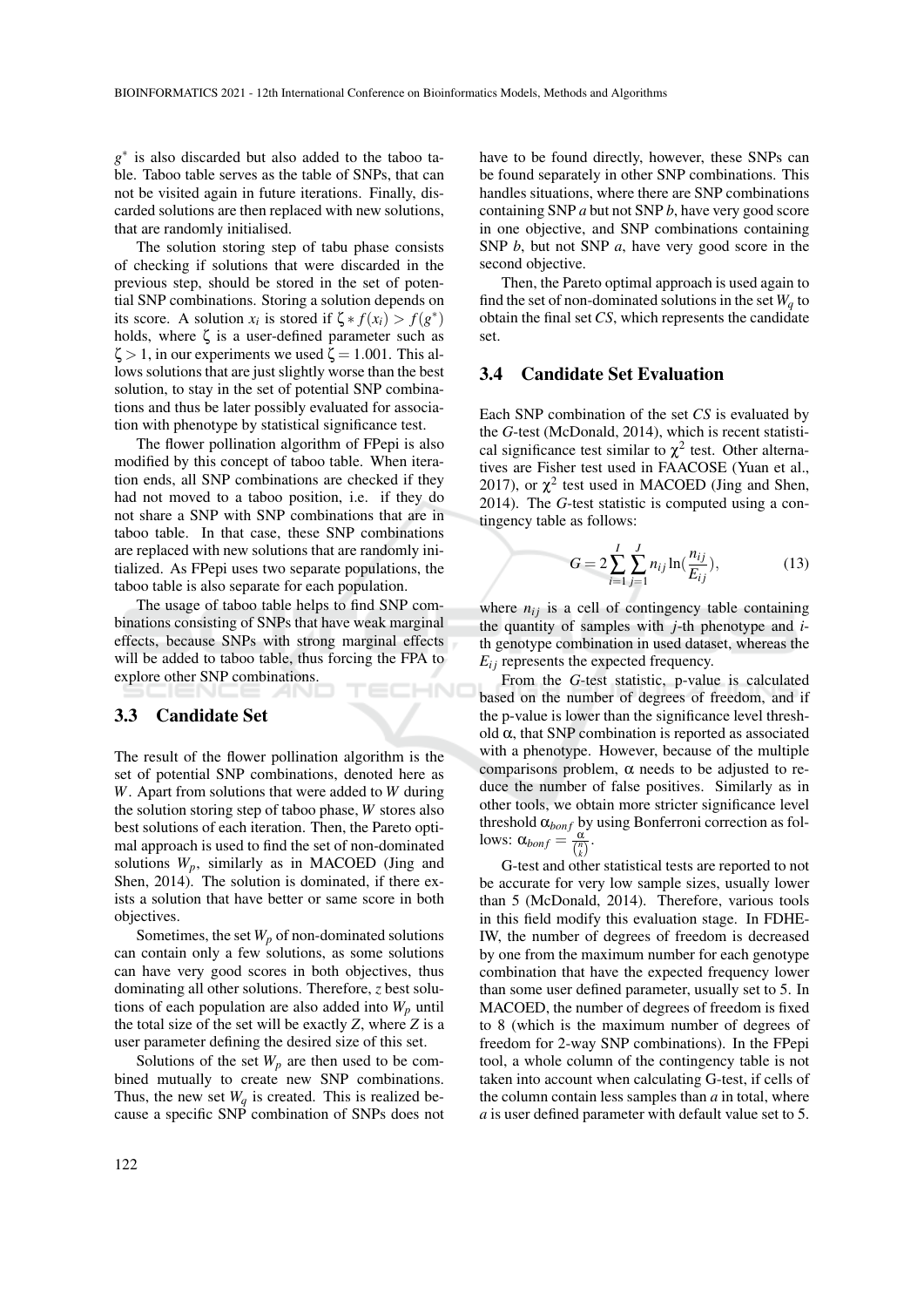Some SNPs can have such strong marginal effects, that even a combination of such SNPs with other SNPs can pass the G-test. Thus, in the FPepi tool, we use the filtering technique for the SNP combinations that passed the significance threshold  $\alpha_{bonf}$ similarly as in AntEpiSeeker (Wang et al., 2010). The filtering technique filters out such SNP combination *S*, whose p-value is not smaller than the p-value of all other SNP combinations, that share at least one SNP with SNP combination *S*. This technique reduces the number of outputted SNP combinations, as only combinations of unique SNPs with lowest p-value are presented as final results.

#### 4 EXPERIMENTS

We compare the FPepi tool with MACOED (Jing and Shen, 2014), epiBAT (Sitarčík and Lucká, 2019), BEAM (Zhang and Liu, 2007), BOOST (Wan et al., 2010), AntEpiSeeker (Wang et al., 2010). Our tool is available at https://github.com/xsitarcik/fpepi.

For the evaluation we use simulated disease models with marginal effects (DME). We experimented with both variants of the FPepi tool. The first variant denoted as FPepi gini uses Gini score and K2 score as objective functions, while the second variant denoted as FPepi\_mi uses mutual information score and K2 score as objective functions. In both variants the population is divided into two halves, where each half optimizes one objective function separately with separate taboo table.

#### 4.1 Data

The data were taken from MACOED paper (Jing and Shen, 2014). Three simulated DMEs have been used in MACOED, here denoted as *DME*1, *DME*2 and *DME*3, whereas for each model four different penetrance tables were simulated with varying minor allele frequency (MAF) values  $(0.05, 0.1, 0.2, 0.5)$ , denoted here as *DME*11,...,*DME*14, *DME*21,...,*DME*24, *DME*31,...,*DME*34.

For each penetrance table, MACOED simulated 100 datasets, each with 1600 samples, where 800 were cases, and 800 were controls. In each dataset, there were 100SNPs, and *k* was fixed to 2. Only one 2-way SNP combination was truly associated with phenotype (Jing and Shen, 2014).

Each penetrance table was evaluated separately by averaging results across all datasets of that penetrance table. As nature inspired algorithms are prone to randomness, FPepi tool was run multiple times per each dataset. To be precise, we run it 5 times, the same as in MACOED (Jing and Shen, 2014). Thus, the FPepi tool was used for each penetrance table 5\*100 times.

#### 4.2 Performance Assessment

For performance assessment of epistasis detection tools, detection power *D* is commonly used, which is described as follows:

$$
S = \frac{D_{correct}}{D_{all}},\tag{14}
$$

where *Dcorrect* represents the quantity of times when the outputted SNP combination was correct for that penetrance table, and *Dall* denotes the total number of times, when the tool was used for that penetrance table  $(D_{all} = 500$  in our case as mentioned above). We measured *S* twice, at first, before potential solutions are evaluated by the statistical test, and then secondly after the evaluation. We denote the results of the first stage as FPepi\_mi\_CS and FPepi\_gini\_CS for FPepi\_mi and FPepi\_gini variants, respectively. MA-COED also outputs the detection power of the first stage, which here we denote it as MACOED CS.

By approaching this task as classification problem, we can also use common metrics as precision (P), recall (R) and F-measure (F), to assess the performance of FPepi tool and compare it with other tools.

By using the same terminology as in classification problems, we denote true positives (TP) as the number of cases when the tool outputted the correct SNP combination, false positives (FP) as quantity of outputted SNP combinations that were not correct, and false negatives (FN) as quantity of times, when the tool did not output the correct SNP combination. Then, metrics precision (P), recall (R) and F-measure (F), are defined as follows:

$$
R = \frac{TP}{TP + FN},
$$
  
\n
$$
P = \frac{TP}{TP + FP},
$$
  
\n
$$
F = \frac{1}{2P + 2R}.
$$
\n(15)

### 4.3 Parameters

The FPepi tool uses many parameters that can be set and optimized. We ran experiments with the following settings: the initial switch probability paramater was set to 0.8, the  $\beta$  parameter of Lévy flight was set to 1.5. The population size was set to 25 in both populations, and the number of iterations was set to 50.

The parameter *limit* denoting the number of iterations when a solution is not being improved and after which the solution will be discarded, was set to 5. The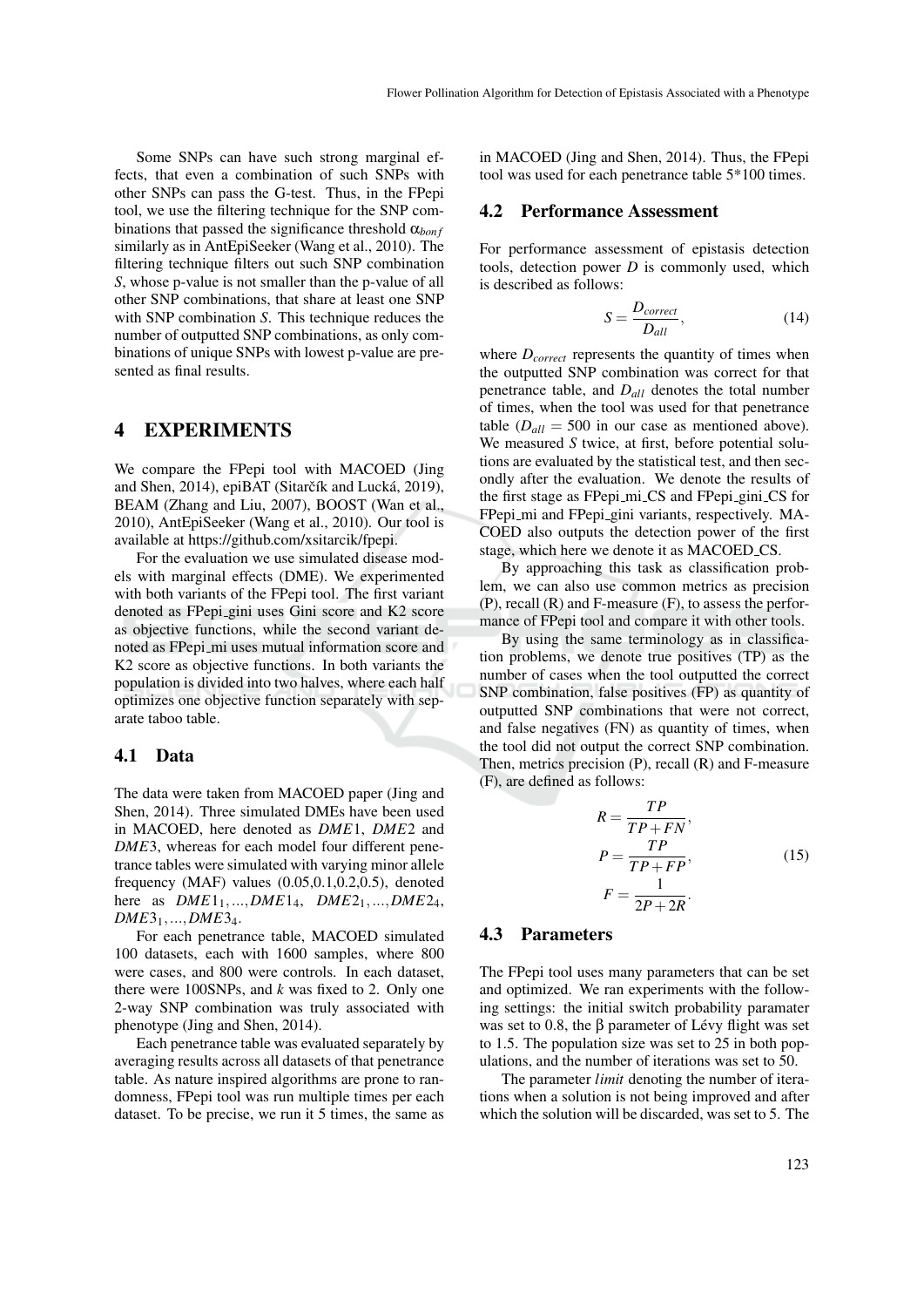

Figure 1: Detection power comparison of potential SNP combinations found before the evaluation stage.

Table 1: Recall, precision and F-measure on the first DME model.

| Model    | Method        | $\overline{R^*}$ | $\overline{P^*}$ | $F^*$             |
|----------|---------------|------------------|------------------|-------------------|
|          | FPepi_gini    | 0.05             | 0.41             | $\overline{0.09}$ |
| $DME1_1$ | FPepi_mi      | 0.05             | 0.37             | 0.09              |
|          | epiBAT        | 0.05             | 0.45             | 0.09              |
|          | <b>MACOED</b> | 0.03             | 0.43             | 0.06              |
|          | AntEpiSeeker  | 0.01             | 0.25             | 0.02              |
|          | <b>BEAM</b>   | 0.03             | 0.19             | 0.05              |
|          | <b>BOOST</b>  | 0.06             | 0.1              | 0.07              |
|          | FPepi_gini    | 0.06             | 0.4              | 0.1               |
|          | FPepi_mi      | 0.06             | 0.35             | 0.1               |
|          | epiBAT        | 0.05             | 0.45             | 0.09              |
| $DME1_2$ | <b>MACOED</b> | 0.06             | 0.86             | 0.11              |
|          | AntEpiSeeker  | $\Omega$         | $\theta$         | $\overline{0}$    |
|          | <b>BEAM</b>   | $\theta$         | $\theta$         | $\theta$          |
|          | <b>BOOST</b>  | 0.06             | 0.11             | 0.08              |
|          | FPepi_gini    | 0.19             | 0.58             | 0.29              |
| $DME1_3$ | FPepi_mi      | 0.2              | 0.57             | 0.3               |
|          | epiBAT        | 0.17             | 0.43             | 0.25              |
|          | <b>MACOED</b> | 0.26             | 0.74             | 0.39              |
|          | AntEpiSeeker  | 0.16             | 0.7              | 0.26              |
|          | <b>BEAM</b>   | $\theta$         | $\theta$         | $\theta$          |
|          | <b>BOOST</b>  | 0.01             | 0.01             | 0.01              |
| DME1.4   | FPepi_gini    | 0.21             | 0.43             | 0.28              |
|          | FPepi_mi      | 0.18             | 0.39             | 0.25              |
|          | epiBAT        | 0.22             | 0.35             | 0.27              |
|          | <b>MACOED</b> | 0.34             | 0.45             | 0.39              |
|          | AntEpiSeeker  | 0.26             | 0.67             | 0.37              |
|          | <b>BEAM</b>   | $\theta$         | $\Omega$         | $\theta$          |
|          | <b>BOOST</b>  | 0.01             | 0.02             | 0.01              |

The best result is shown in bold.

parameter *Q* denoting the number of iterations that the best solution has not been improved, was also set to 5. Parameters for optimizations of FPA by BPFPA, such as simplex method parameters and the crossover rate parameter, were set as recommended in the original paper (Wang et al., 2016). The significance threshold α was set to 0.1 as in MACOED and epiBAT experiments.

### 4.4 Results

Results of BEAM, MACOED, AntEpiSeeker, and BOOST were taken from MACOED paper (Jing and Shen, 2014), while the results of epiBAT were taken from epiBAT paper (Sitarčík and Lucká, 2019). The used data were the same, and parameters of FPepi, such as total population size and the maximum number of iterations were set the same as in MACOED and epiBAT, thus allowing fair comparison.

The Figure 1 shows comparison of the detection power of MACOED, epiBAT, and FPepi variants before the evaluation stage, in our case, the detection power is calculated for the candidate set *CS* as described in the paper.

When the genetic heritability was low, for example as in *DME*1<sub>-1</sub>, Gini score was found to achieve best results, as it was shown before (Tuo et al., 2016). Here, both FPepi gini and epiBAT, which use Gini score, achieved considerably higher detection power than MACOED and FPepi\_mi. However, FPepi\_gini had better results than epiBAT on *DME*3<sub>-3</sub>, but worse results on *DME*<sup>1</sup><sub>-4</sub>.

FPepi\_mi shown better or comparably same results than FPepi gini on all datasets expect *DME*<sup>1</sup><sub>-1</sub>. When comparing FPepi<sub>mi</sub> with MA-COED, FPepi\_mi had lower detection power only on *DME*3<sub>-3</sub>, where the difference was very small. FPepi\_mi had considerably higher detection power than MACOED on the first four models *DME*<sup>1</sup><sub>1</sub>, *DME*1 2, *DME*1 3, and *DME*1 4. Whereas epi-BAT uses Gini score and FPepi\_mi does not, epiBAT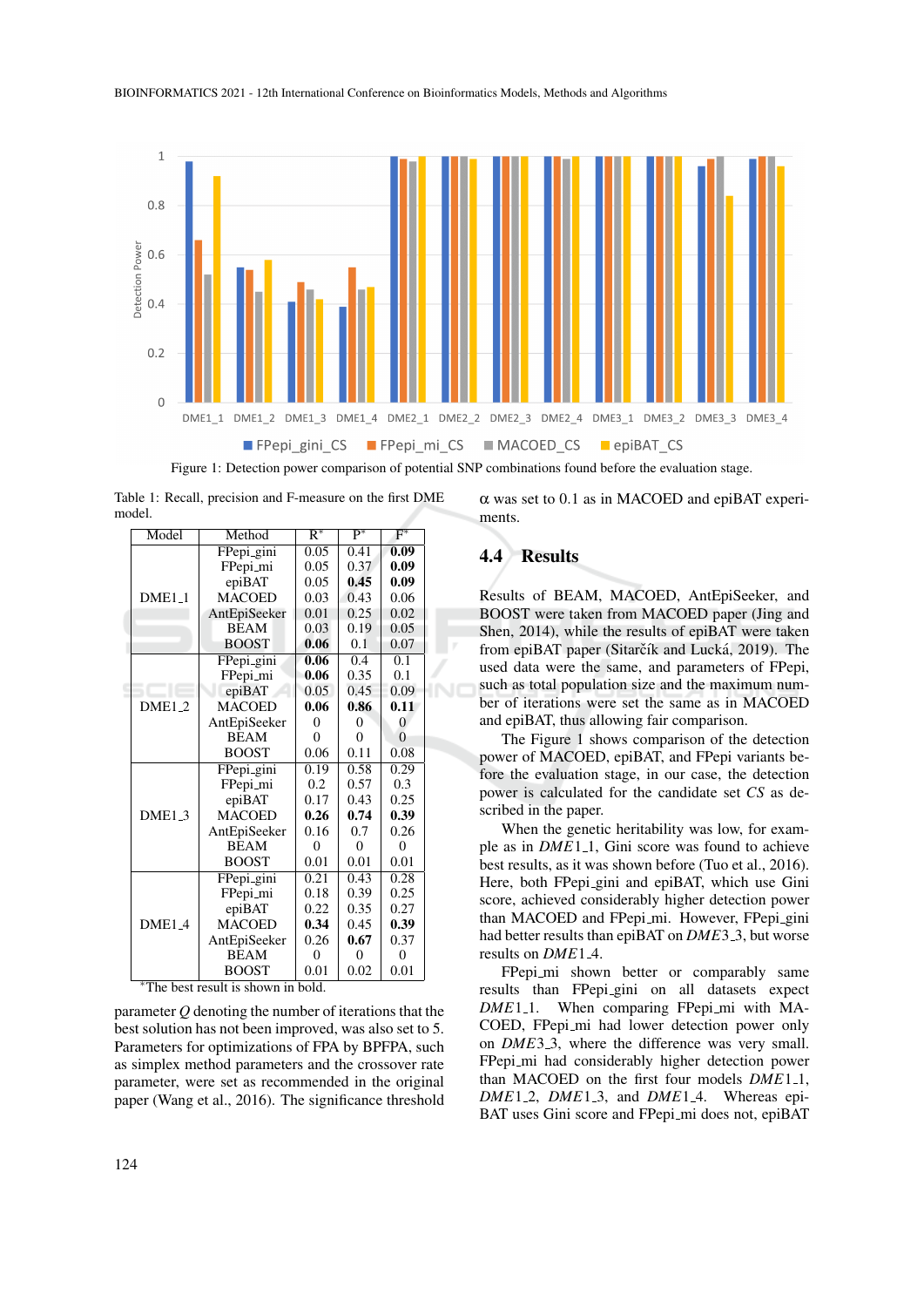| Model              | Method        | $R^a$ | $\overline{pa}$ | $\overline{F^a}$ |
|--------------------|---------------|-------|-----------------|------------------|
|                    | FPepi_gini    | 0.88  | 0.93            | $\overline{0.9}$ |
| $DME2_1$           | FPepi_mi      | 0.88  | 0.95            | 0.91             |
|                    | epiBAT        | 0.88  | 0.92            | 0.9              |
|                    | <b>MACOED</b> | 0.43  | 0.98            | 0.6              |
|                    | AntEpiSeeker  | 0.35  | 0.92            | 0.51             |
|                    | <b>BEAM</b>   | 0.58  | 0.72            | 0.64             |
|                    | <b>BOOST</b>  | 0.59  | 0.51            | 0.55             |
|                    | FPepi_gini    | 0.97  | 0.98            | 0.98             |
|                    | FPepi_mi      | 0.97  | 0.99            | 0.98             |
|                    | epiBAT        | 0.98  | 0.97            | 0.98             |
| $DME2_2$           | <b>MACOED</b> | 0.94  | 1               | 0.97             |
|                    | AntEpiSeeker  | 0.82  | 0.91            | 0.86             |
|                    | <b>BEAM</b>   | 0.55  | 0.48            | 0.51             |
|                    | <b>BOOST</b>  | 0.71  | 0.56            | 0.63             |
|                    | FPepi_gini    | 0.99  | 0.99            | 0.99             |
| $DME2_3$           | FPepi_mi      | 0.99  | 0.99            | 0.99             |
|                    | epiBAT        | 1     | 1               | 1                |
|                    | <b>MACOED</b> | 1     | 0.96            | 0.98             |
|                    | AntEpiSeeker  | 0.92  | 0.94            | 0.93             |
|                    | <b>BEAM</b>   | 0.2   | 0.12            | 0.15             |
|                    | <b>BOOST</b>  | 0.76  | 0.51            | 0.61             |
|                    | FPepi_gini    | 0.99  | 0.99            | 0.99             |
| DME <sub>2.4</sub> | FPepi_mi      | 0.99  | 0.99            | 0.99             |
|                    | epiBAT        | 0.99  | 0.99            | 0.99             |
|                    | <b>MACOED</b> | 0.99  | 0.94            | 0.97             |
|                    | AntEpiSeeker  | 0.99  | 0.98            | 0.99             |
|                    | <b>BEAM</b>   | 0.03  | 0.01            | 0.02             |
|                    | <b>BOOST</b>  | 0.1   | 0.12            | 0.11             |

Table 2: Recall, precision and F-measure on the second DME model.

The best result is in bold.

produced better results than FPepi\_mi on *DME*<sup>1</sup><sub>1</sub>, *DME*1.2. In comparison with all tools, FPepi<sub>mi</sub> achieved the best results on *DME*1<sub>-3</sub> and *DME*1<sub>-4</sub> datasets, while having considerably lower detection power only in the first *DME*<sup>1</sup><sub>-1</sub> dataset, and slightly lower detection power in *DME*1<sub>-2</sub> and *DME*3<sub>-3</sub>.

Recall, precision and F-measure, are presented in Table 1, Table 2, and Table 3, for the DME1, DME2 and DME3 model, respectively. The interesting comparison is between FPepi and MACOED, as *G*-test is used in FPepi, instead of  $\chi^2$  test, which is used in MA-COED. MACOED also fixes the number of degrees of freedom to eight, i.e. as 9 genotype combinations exist for a 2-way SNP combination. FPepi on the other hand modifies the degrees of freedom accordingly to the quantity of samples in cells. FPepi also uses additional filtering technique that filter out SNP combinations that are worse than other SNP combination with which they share at least one SNP. This could potentially lower recall and precision, as the truly associated SNP combination was not reported because it was filtered out, as there was SNP combination sharing SNP with the truly associated SNP combination and having lower p-value.

Although FPepi\_mi\_CS and FPepi\_gini\_CS had

Table 3: Recall, precision and F-measure on the third DME model.

|  | Model                                    | Method        | $\overline{\mathsf{R}^{\mathrm{a}}}$ | $\overline{pa}$ | $\overline{\mathrm{F}^{\mathrm{a}}}$ |  |  |  |
|--|------------------------------------------|---------------|--------------------------------------|-----------------|--------------------------------------|--|--|--|
|  | $DME3_1$                                 | FPepi_gini    | 1                                    | 1               | 1                                    |  |  |  |
|  |                                          | FPepi_mi      | 1                                    | 1               | 1                                    |  |  |  |
|  |                                          | epiBAT        | 1                                    | 1               | 1                                    |  |  |  |
|  |                                          | <b>MACOED</b> | 1                                    | 1               | 1                                    |  |  |  |
|  |                                          | AntEpiSeeker  | 0.97                                 | 0.96            | 0.97                                 |  |  |  |
|  |                                          | <b>BEAM</b>   | 0.92                                 | 0.77            | 0.84                                 |  |  |  |
|  |                                          | <b>BOOST</b>  | 0.1                                  | 0.12            | 0.11                                 |  |  |  |
|  |                                          | FPepi_gini    | $\overline{\mathbf{1}}$              | 1               | 1                                    |  |  |  |
|  |                                          | FPepi_mi      | 1                                    | 1               | 1                                    |  |  |  |
|  |                                          | epiBAT        | 1                                    | 1               | 1                                    |  |  |  |
|  | DME <sub>3-2</sub>                       | <b>MACOED</b> | 1                                    | 1               | 1                                    |  |  |  |
|  |                                          | AntEpiSeeker  | 0.98                                 | 0.99            | 0.98                                 |  |  |  |
|  |                                          | <b>BEAM</b>   | 0.86                                 | 0.75            | 0.8                                  |  |  |  |
|  |                                          | <b>BOOST</b>  | 0.86                                 | 0.57            | 0.69                                 |  |  |  |
|  | DME <sub>3</sub> 3                       | FPepi_gini    | 0.96                                 | 0.97            | 0.96                                 |  |  |  |
|  |                                          | FPepi_mi      | 1                                    | 1               | 1                                    |  |  |  |
|  |                                          | epiBAT        | 0.87                                 | 0.99            | 0.92                                 |  |  |  |
|  |                                          | <b>MACOED</b> | 1                                    | 1               | 1                                    |  |  |  |
|  |                                          | AntEpiSeeker  | 0.88                                 | 0.99            | 0.93                                 |  |  |  |
|  |                                          | <b>BEAM</b>   | 0.13                                 | 0.32            | 0.18                                 |  |  |  |
|  |                                          | <b>BOOST</b>  | 1                                    | 0.63            | 0.77                                 |  |  |  |
|  | DME <sub>3</sub> 4                       | FPepi_gini    | 0.99                                 | 0.96            | 0.97                                 |  |  |  |
|  |                                          | FPepi_mi      | 1                                    | 0.98            | 0.99                                 |  |  |  |
|  |                                          | epiBAT        | 0.98                                 | 0.96            | 0.97                                 |  |  |  |
|  |                                          | <b>MACOED</b> | 1                                    | 0.99            | 1                                    |  |  |  |
|  |                                          | AntEpiSeeker  | 0.98                                 | 0.96            | 0.97                                 |  |  |  |
|  |                                          | <b>BEAM</b>   | 0.03                                 | 0.02            | 0.03                                 |  |  |  |
|  |                                          | <b>BOOST</b>  | 0.98                                 | 0.65            | 0.78                                 |  |  |  |
|  | <sup>a</sup> The best result is in bold. |               |                                      |                 |                                      |  |  |  |

large differences in detection power in some datasets, for example in *DME*<sup>1</sup><sub>-1</sub> or *DME*<sup>1</sup><sub>-4</sub>, after evaluation stage, there were no large differences in recall or precision between FPepi mi and FPepi gini. Compared to epiBAT, FPepi\_mi and FPepi\_gini shown better results in *DME*1 3 or *DME*3 3.

### 5 CONCLUSION

This paper presents a new tool for detecting SNP combinations associated with a phenotype called FPepi, which uses flower pollination algorithm. As objective functions, FPepi uses either Gini score and K2 score in the first variant, or mutual information score and K2 score in the second variant. Objectives are optimized in separate populations. G-test is employed to test the final SNP combinations, that were found by the flower pollination algorithm.

Results confirmed that Gini score performs well on models with low heritability, where the FPepi variant using Gini score outperformed other tools. However, on other models, the FPepi variant using mutual information score as the second objective achieved better results than FPepi variant using Gini score, and